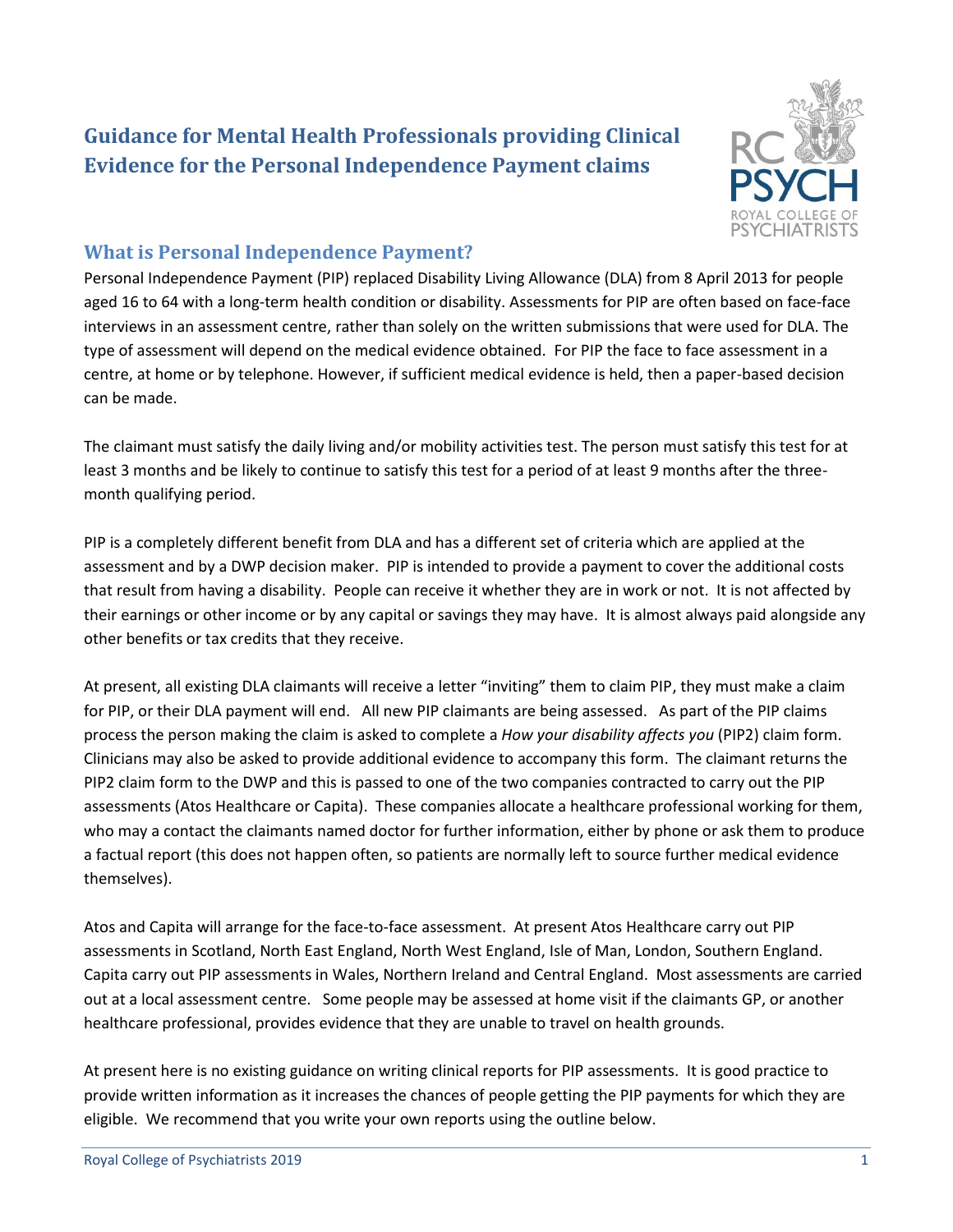# **Why is accurate medical evidence for the PIP assessments important?**

- Such evidence is necessary to assist the DWP to make the right decision about eligibility for PIP. This decision may be important for the patient's future welfare.
- At present clinical evidence is often inconsistent and does not accurately describe a claimant's current functioning.
- The face to face assessments done by ATOS or CAPITA clinicians are of variable quality and the claimant is not always adequately assessed. Additional evidence from someone who knows the claimant can improve the quality of the overall assessment and the fairness of the decision.
- For many reasons, people with mental health conditions often under-report the severity of their condition. A second view from a clinician may help in redressing this.
- The assessment process can be stressful for people and an inaccurate PIP decision creates anxiety and worry which can worsen a person's mental health
- Provision of good quality evidence by a clinician who knows the claimant's condition can result in fewer unnecessary face to face assessments and aids assessors in making their decisions. This in turn can prevent unnecessary appeals needing to take place.

## **Writing the report**

This report can be sent directly to the ATOS or CAPITA Assessment Centre or, preferably, can be given to the patient to send with their completed PIP2 form. We recommend that the report is discussed with the patient (and their carer, if they agree) and that they are given a copy. If the patient has a welfare advisor who is supporting their claim then it can be useful for the advisor to co-ordinate the dispatching of the clinical reports and the patient's self-assessment, if the patient agrees.

For clinicians working in multidisciplinary teams it is advantageous for the member of staff who knows the patient best to complete the report, but it is always best to consult the opinions of others who know the patient when compiling the report.

Overall, when writing the report:

- Write in clear and easy to understand language. The ATOS/CAPITA clinicians are not specialists and the DWP decision maker is not a clinician. Avoid using technical terms and explain them if you do
- Do not write a long and detailed report. It is not necessary to go into all the details of the patient's history. You are trying to provide useful information that is going to help the assessors make a decision about the effect of the persons condition on their care and mobility needs, and you should focus on this.
- Give some basic details of the patient's current condition. Especially those details that give an indication of the severity of the condition and the way this might affect them. Concentrate on the impact that the patient's condition has on their functioning. It is appreciated that it can be difficult to make a clear distinction between the physical and mental health condition and the person's functioning.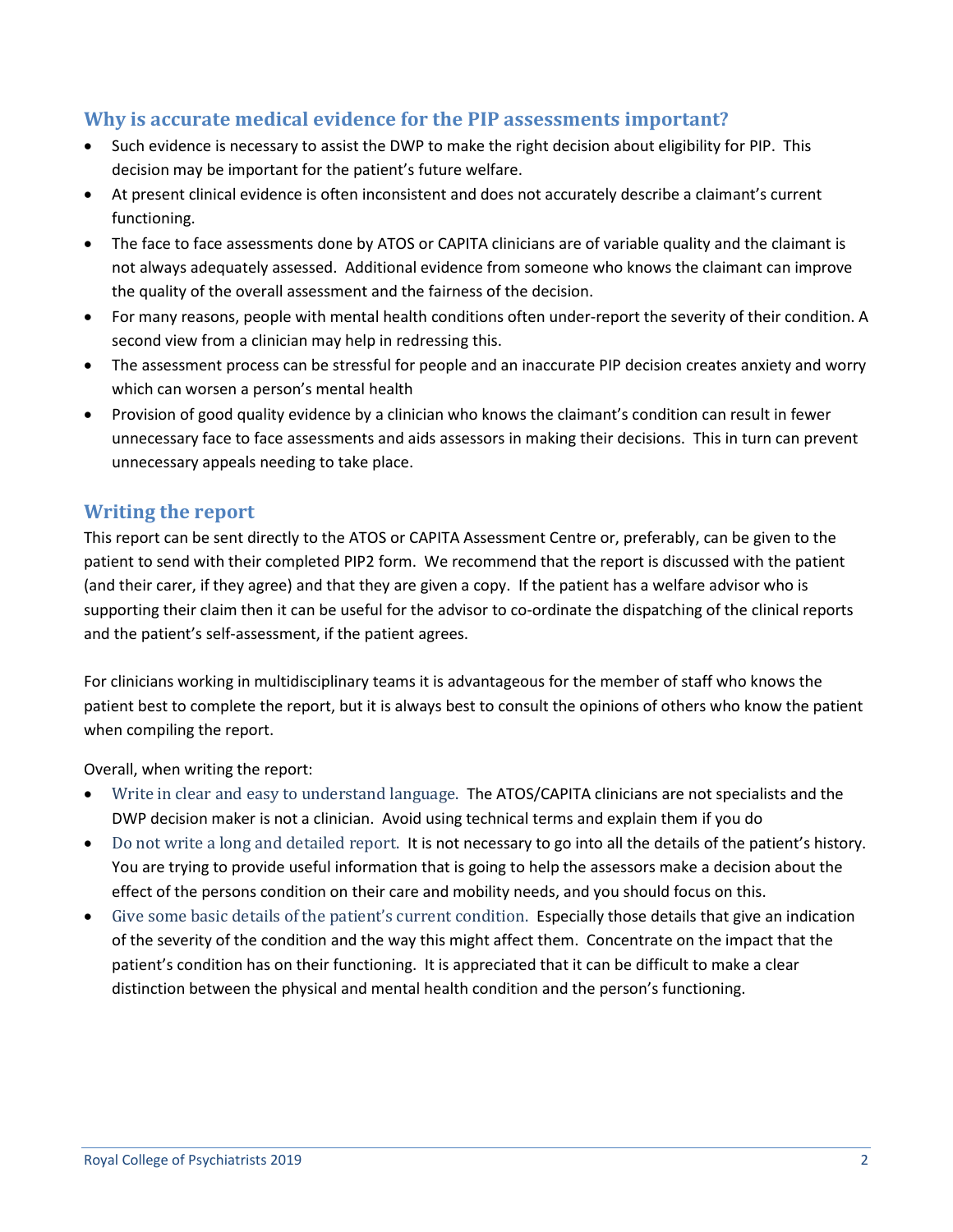# **Content of the report**

#### *Basic demographic details*

Name, date of birth, address etc.

#### *Basic clinical details*

Diagnosis. Psychiatric diagnosis, mental health and any other medical conditions

Current medication. Effectiveness of medication. Any side effects that may affect functioning. Are they on Clozapine and why? Any difficulties with the medication.

Length of contact with mental health services. Have they had repeated admissions; have they had a recent admission or contact with Crisis Resolution Home Treatment Team; are they currently in hospital? Are they subject to frequent relapses or fluctuations in their mental health condition?

Current contact. Are they on CPA and have a Care Coordinator? Are they in frequent contact with the mental health team; do they use any other services? Are they in supported accommodation or residential facilities? Are they undergoing a rehabilitation programme? How much support do they need to maintain their current levels of functioning? Have they or are they undergoing some other form of treatment e.g. psychological therapy?

Detail any factors that may make day-to-day activities difficult such as:

- Variability of condition. Does their condition fluctuate? What causes fluctuations? Describe the nature of the fluctuation; does it vary during the day or over longer periods; what are they like when their condition is at its worst?
- Effects of stressors. How do they react to stress? Do they have coping strategies? What has been the effect of previous attempts to support their return to work?
- Side effects of their medication. Do these affect their functioning? Do they have to have their medication monitored?

### *Details of level of functioning*

To qualify for PIP the patient must meet the disability conditions. These conditions are look at under two components: *daily living needs* (for help participating in everyday life) and their *mobility needs* (for help with getting around). People are scored under 10 daily living activities and two mobility activities. Under each of the activities are several descriptors that describe what the person can or cannot do. Each of these descriptors describe differing levels of severity and carry a different number of points. The number of points that a person scores determines whether they are entitled to either component of PIP and at which rate.

The claimant can be paid either the daily living component or the mobility component on its own, or both components at the same time. The components are paid at two different levels: a 'standard rate' and an 'enhanced rate'. The rate at which people are paid depends on the person's ability to carry out daily living or mobility activities is 'limited' or 'severely limited'. This is tested under the PIP assessment.

It is therefore important to provide details of the patient's level of functioning as detailed and accurately as possible. For people whose levels of functioning fluctuate, the score given for each activity (the descriptor) will apply if it reflects the patient's ability for the majority of days (over 50%). This will be considered over a 12-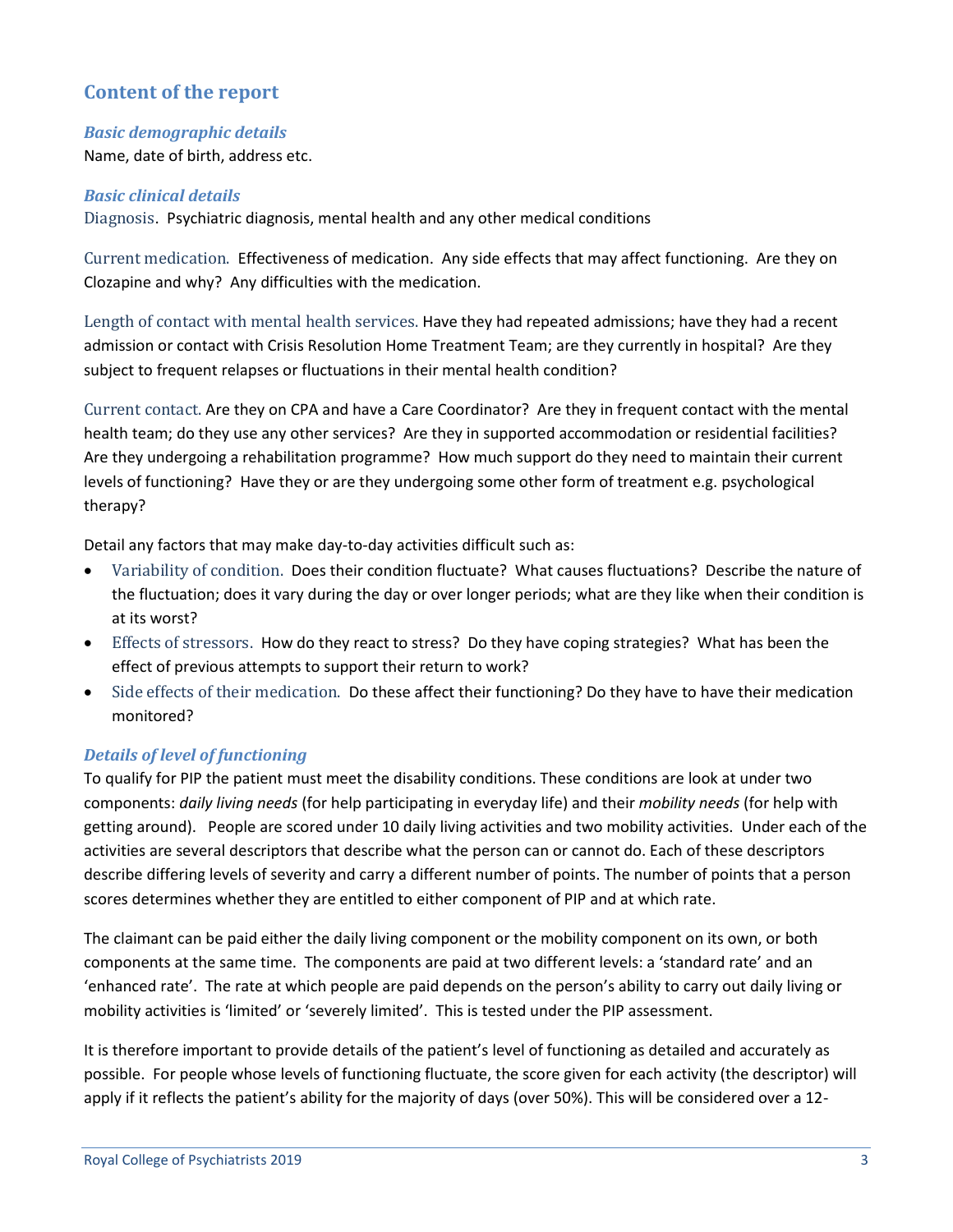month period; looking back three months and forward nine months. So be clear about the amount of time that the patient is impaired.

Please note that when a person's ability is being assessed to carry out an activity, the descriptor can only be satisfied if that person can do so *Reliably*; *To an acceptable standard*; *Repeatedly*; and *Within a reasonable time period*. When writing a report, these requirements should be taken into account. If the person cannot meet these standards, they will be assessed as unable to complete the task and awarded a higher scoring descriptor.

The activities that are assessed are:

### A. Daily living activities

The entitlement thresholds (pass mark) for the daily living rates and components of PIP are 8 points for the standard rate and 12 for the enhanced rate.

- 1. *Preparing food*. Can the person prepare and cook a simple meal unaided or are they unable to prepare and cook food? Do they need to use an aid or appliance? Can they use a microwave but not a conventional cooker? Do they need prompting to be able to prepare or cook a simple meal? Do they need supervision or assistance to prepare or cook a simple meal? In describing the level of functioning consider: can they use knives or hot pans without cutting or burning themselves? Can they work out sell-by dates or understand cooking instructions. Do they use the cooker safely, let things burn or risk a fire? Do they have sufficient energy or interest to cook? Are they exhausted after cooking a meal and not able to do it again? Are they motivated to cook or lose interest half way through preparation?
- 2. *Taking nutrition*. Can the person eat unaided or are they unable to convey food and drink to their mouth and needs another person to do so? Do they to use an aid or appliance, or need supervision or assistance to cut up food or take food? Do they need prompting to be able to take nutrition or need a therapeutic source (eg feed pump)? Are they motivated to eat or avoid eating? Do they have sufficient energy or interest to eat? (this could be attributed to someone with an eating disorder).
- 3. *Managing therapy or monitoring a health condition*. Can the person manage medication or therapy or monitor a health condition unaided or do they need supervision, prompting or assistance to be able to manage medication/therapy? Specify the number of hours each week that they need supervision, prompting or assistance to be able to manage medication/therapy. Do they use an aid or appliance to be able to manage medication? Do they often forget to take medication, or take too much? Have they taken a deliberate overdose or do they self-harm? What happens if they do not take their medication?
- 4. *Washing and bathing*. Can the person wash and bathe unaided or are they unable to wash and bathe at all and needs another person to wash their entire body? Do they need to use an aid or appliance? Do they need supervision or prompting or encouragement? Do they assistance to be able to wash parts of their body eg hair, body below the waist, body between the shoulders and waist? Do they assistance to be able to get in or out of a bath or shower? Have they stated that they will go for periods of time without managing their personal hygiene?
- 5. *Managing toilet needs or incontinence*. Can the person manage their toilet needs or incontinence unaided or do they need assistance to be able to manage incontinence of bladder and bowel (or both)? Do they need to use an aid or appliance? Do they need supervision or prompting to manage toilet needs or do they need assistance?
- 6. *Dressing and undressing*. Can the person dress and undress unaided or can they not dress or undress at all? Do they need to use an aid or appliance to be able to dress or undress? Do they need prompting or encouragement to dress, undress or determine appropriate circumstances for remaining clothed? Do they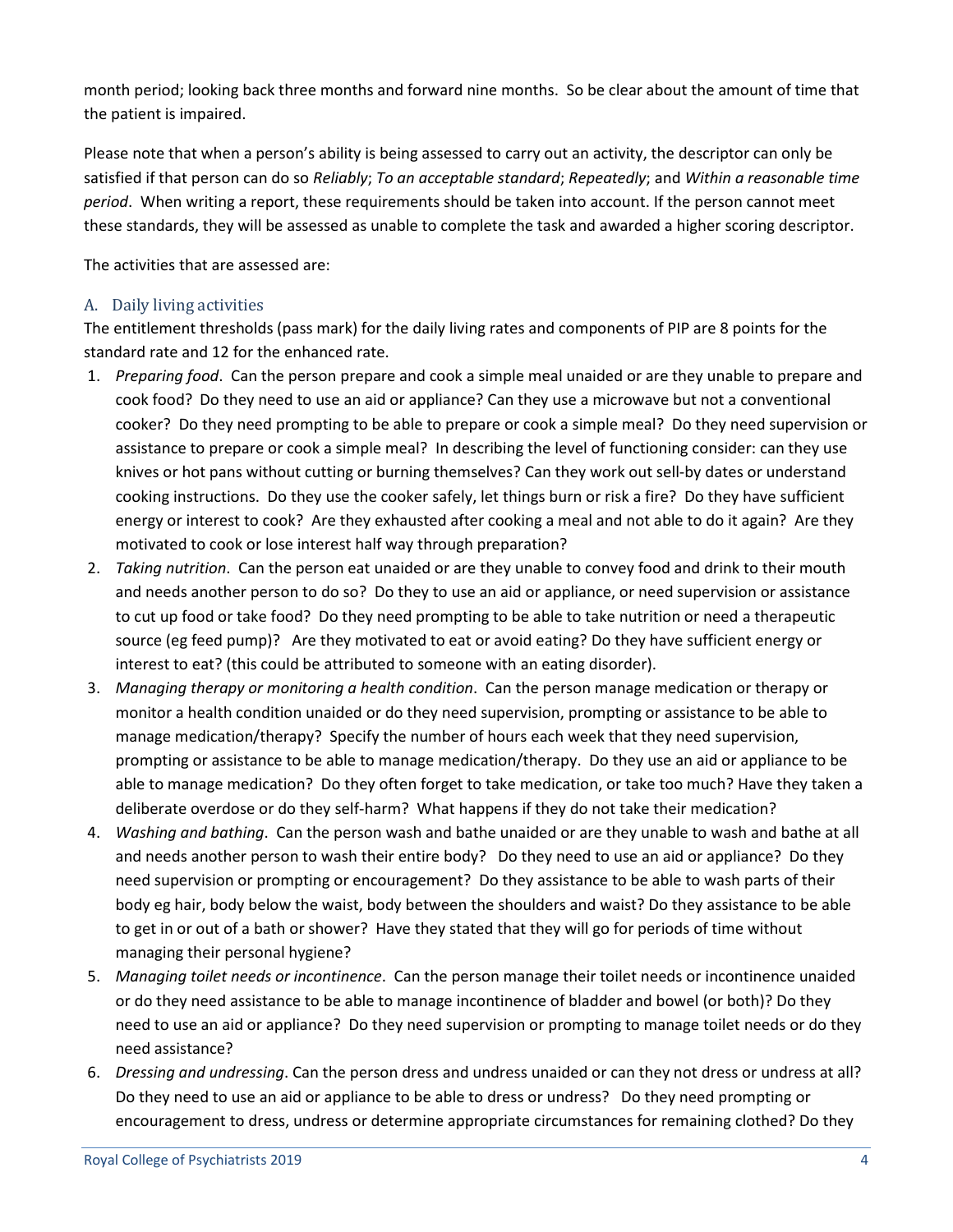need prompting or assistance to be able to select appropriate clothing? Do they need assistance to be able to dress or undress their lower or upper body? Do they spend most of the time at home in the same clothes?

- 7. *Communicating verbally*. Can the person express and understand verbal information unaided or are they not able to express or understand verbal information at all even with communication? Do they need to use an aid or appliance to be able to speak or hear? Do they need support with communication to be able to express or understand complex or even basic verbal information?
- 8. *Reading and understanding signs, symbols and words.* Can the person read and understand basic and complex written information either unaided or using spectacles or contact lenses, or are they unable to read or understand signs, symbols or words at all? Do they need to use an aid or appliance, other than spectacles or contact lenses, to be able to read or understand either basic or complex written information? Do they need prompting to be able to read or understand complex, or even basic, written information?
- 9. *Engaging with other people face to face*. Can the person engage with other people unaided or do they need prompting to be able to engage with other people? Do they need social support to be able to engage with other people? Are they unable to engage with other people because such engagement causes overwhelming psychological distress to the person; or causes them to exhibit behaviour which would result in a substantial risk of harm to the claimant or another person? Do they avoid mixing with other people because they have nobody to help them? How do they feel mixing with others without any support? Do they panic, get angry or paranoid? Do they have difficulty understanding the behaviour of others?
- 10. *Making budgeting decisions.* Can the person manage complex budgeting decisions unaided, or are they unable to make any budgeting decisions at all? Do they need prompting or assistance to be able to make complex, or even simple, budgeting decisions? How do they deal with bills or buying items in shops? Are they able to give the shop assistant the right amount of money? Do they know if the change was correct? Are they easily exploited?

### B. Mobility activities

The entitlement thresholds (pass mark) for the mobility rates and components of PIP are 8 points for the standard rate and 12 for the enhanced rate.

- 1. *Planning and following journeys.* Can the person plan and follow the route of a journey unaided? (i.e. without the use of an aid or appliance or without supervision, prompting or assistance). Or are they unable to undertake any journey because it would cause them overwhelming psychological distress to the claimant? Do they need another person to remind, encourage or explain the journey to them (i.e. need prompting) be able to undertake any journey to avoid them experiencing overwhelming psychological distress? Are they unable to plan the route of a journey? Are they able to follow the route of a familiar or an unfamiliar journey without another person, assistance dog or orientation aid? Can they work out and follow a route safely and reliably? Consider whether the route is familiar and unfamiliar. When assessing reasons other than psychological distress, consider whether the difficulty in following a route is due to cognitive or intellectual impairment, loss of drive or motivation, psychotic ideation or muddled thinking. Is the person able to use google maps or a sat nav, but would get confused and lost following those directions on their own?
- 2. *Moving around*. Can the person stand and then move more than 200 metres, either aided or unaided? Can they stand and then move more than 50 metres but no more than 200 metres, either aided or unaided? Can they stand and then move unaided more than 20 metres but no more than 50 metres? Can they stand and then move using an aid or appliance more than 20 metres but no more than 50 metres? Can they stand and